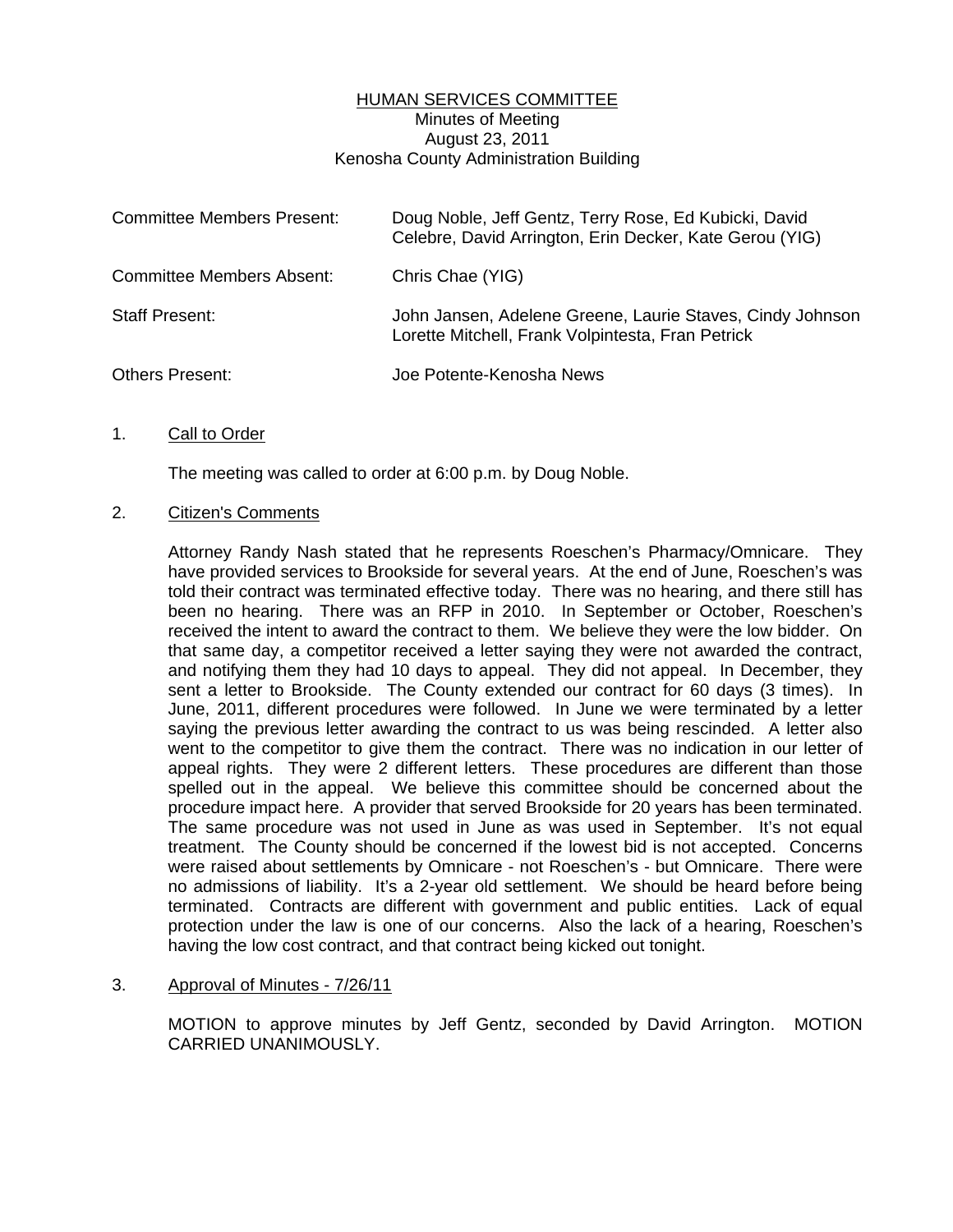## 4. Resolution to Approve County Executive Appointment of Dr. James Santarelli to the Board of Health

 Cindy Johnson distributed a profile paper on Dr. Santarelli, who has a practice in Family Medicine with Aurora Health Care. He has been a physician for 18 years and has assisted our Health Division over the years. He is also an advisor to KUSD. He is out of the country and could not appear tonight.

 MOTION to approve by Terry Rose, seconded by Ed Kubicki. MOTION CARRIED UNANIMOUSLY.

#### 5. DADS: Resolution to Modify 2011 Budget for Additional Funding for Well-Being Classes

 John Jansen stated that a \$41,000 grant was received from the UW-Madison Institute for Aging to provide Well Being classes for older adults. Funding will be used for the recruiter/screener and class facilitators, class supplies and participant transportation. This is based on a program developed in Italy. We will hold 8-week classes, run about 6 times a year. We will recruit older adults for this program from the Senior Center, through our ADRC, and will advertise in our Senior Chronicle publication. No levy is involved.

 MOTION to approve by Jeff Gentz, seconded by David Arrington. MOTION CARRIED UNANIMOUSLY.

### 6. Health: Resolution to Modify 2011 Budget for Additional Funding for the Kenosha County WIC Program, Demonstration Kitchen Project

 Cindy Johnson said that the Health Division received additional funding of \$13,332 for the WIC Program to purchase kitchen appliances and plumbing fixtures to be used in the creation of a demonstration kitchen for program participants. The Community Action Agency runs this program. They will have 100 participants in a Fit Families Program to show them how to utilize fruits and vegetables in cooking. This will promote healthy eating and meal preparation. This is only one component of the Fit Families Program and the demonstration kitchen will be located at the WIC office located at 2000 - 63rd Street. This facility will be open to other community agencies as well, including Gateway.

 Erin Decker questioned the high cost of \$3,000 for the oven stating the cost seemed high for an oven, adding that she would never pay that much. David Arrington responded that a convection double wall oven does cost \$3,000. These prices are correct. He spoke from his background in architecture and as an engineer. These units are built to be used for high capacity, not residential use. These are commercial grade items similar to what you would find in schools, churches, and restaurants, and are built to last 10-15 years. He has dealt with this equipment and is very comfortable with the pricing of these items.

 Kate Gerou said she assumed people are not required to attend this program, so how do you get them to attend? Mr. Jansen replied that the 100 number will not be a problem. People will want to attend these food classes.

 Ms. Gerou further noted that these equipment costs did not include labor and asked how the labor would be paid. Ms. Johnson explained that the total project cost is over \$80,000 and the Community Action Agency will use grants, donations, and other fundraising.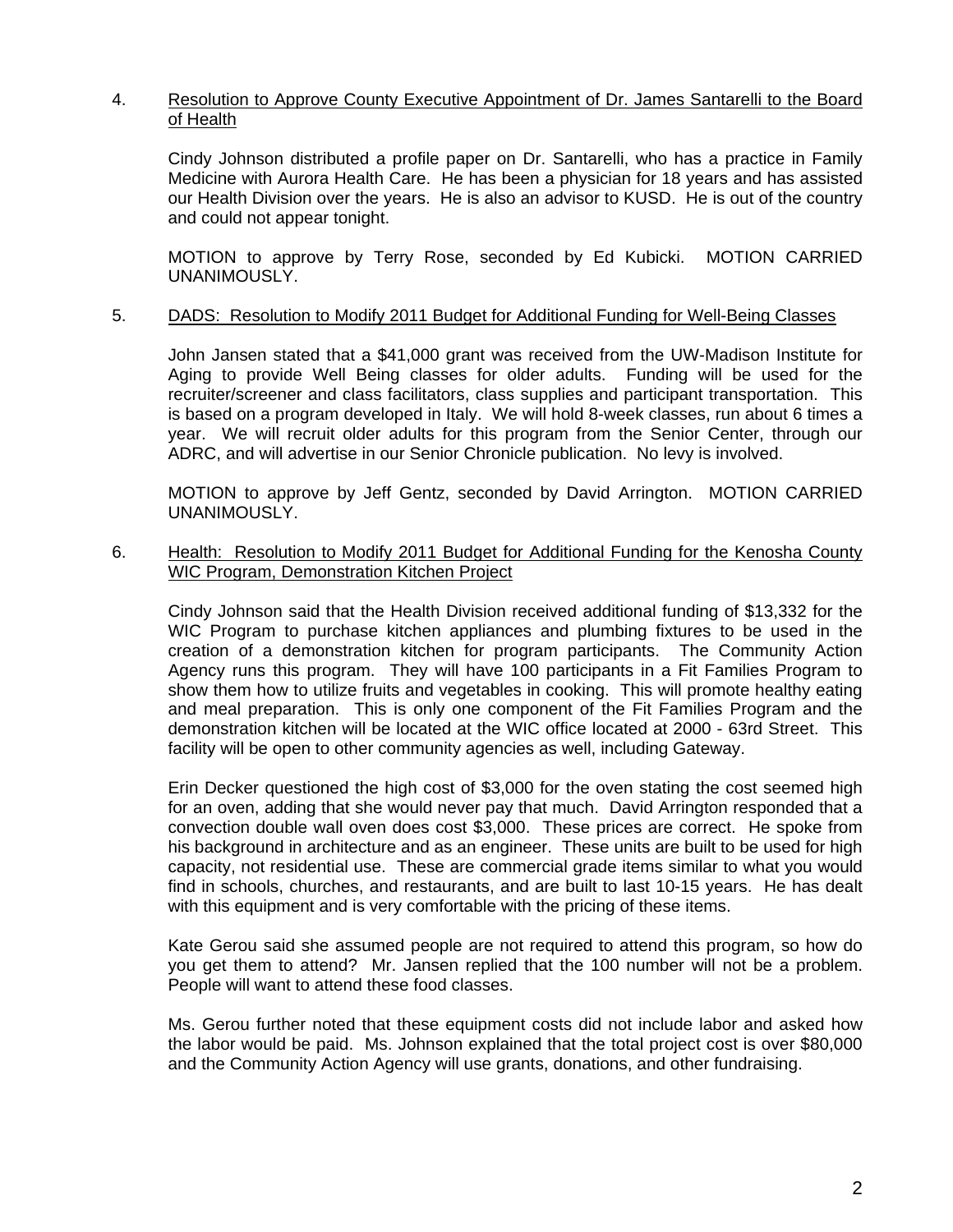Mr. Arrington asked if this committee could be invited to tour this demonstration kitchen when it is finished. He feels it would be good for the committee members to see where this money is going. Ms. Johnson said she will pass this request on to Pam Halbach, Director of the Community Action Agency.

 MOTION to approve by Ed Kubicki, seconded by Terry Rose. MOTION CARRIED UNANIMOUSLY.

7. Approval of Resolution: Authorization to Proceed with Contracts to Form, Join, and Operate an Income Maintenance Administrative Consortium

 Adelene Greene stated that State law was modified to require counties with a population less than 750,000 to form consortia with other counties to run the IM program. Milwaukee County is the only county over 750,000, so effective 1/1/2012, Kenosha County will need to be in a consortium to operate the IM program. We are forming a consortium with Racine County. Walworth County was to have been part of our consortium but, because of their smaller size compared to Racine & Kenosha, they opted to join another consortium that includes Fond du Lac, Washington, Waukesha, and Ozaukee Counties. We need approval of this resolution to move forward with our Racine-Kenosha consortium.

 Jeff Gentz asked if this committee could see the final agreement that County Executive Kreuser enters into. Ms. Green replied that we can bring it back as an informational item. Mr. Jansen added that it needs to be back to the State by October 1, 2011. Ms. Staves stated that we won't have the final agreement until at least the first quarter of 2012.

 MOTION to approve by Jeff Gentz, seconded by David Arrington. MOTION CARRIED UNANIMOUSLY.

#### 8. 2011 Human Services 2nd Quarter Budget Update

 Laurie Staves reviewed the DHS Financial Status Report through 6/30/11, which shows the Department being "under" budget by \$1,216,000.

 In the DADS budget, we are projecting a savings of \$548,943 in state institute costs, and a savings of \$47,412 in outpatient services. Pharmacy services have increased. People are losing jobs and their drug coverage. Overall DADS is projecting a savings of \$287,148 at year end.

 Brookside: As 6/30/11, the average Medicare Resident Cost Per Day is \$356.98. This helps to pay for Medicaid beds. We are \$47,412 under budget. We have had an occupancy of 100 more days than in previous years. YTD census average is 28 Medicare, 93 Medicaid, and 30.7 Private Pay.

 Two weeks ago, Congress told CMS to set their rates, so we just learned that effective 10/1/11, our Medicare rates are decreasing. We will lose \$80 a day per bed. At our 3rd quarter report, we will have a projected analysis of this affect on Brookside's year-end budget (as requested by the Finance Committee on 8/11/11).

 Terry Rose asked if the pharmacy costs are up or down at Brookside. Ms. Staves replied that she doesn't have that information broken out in this report, but she could get back to him with that information.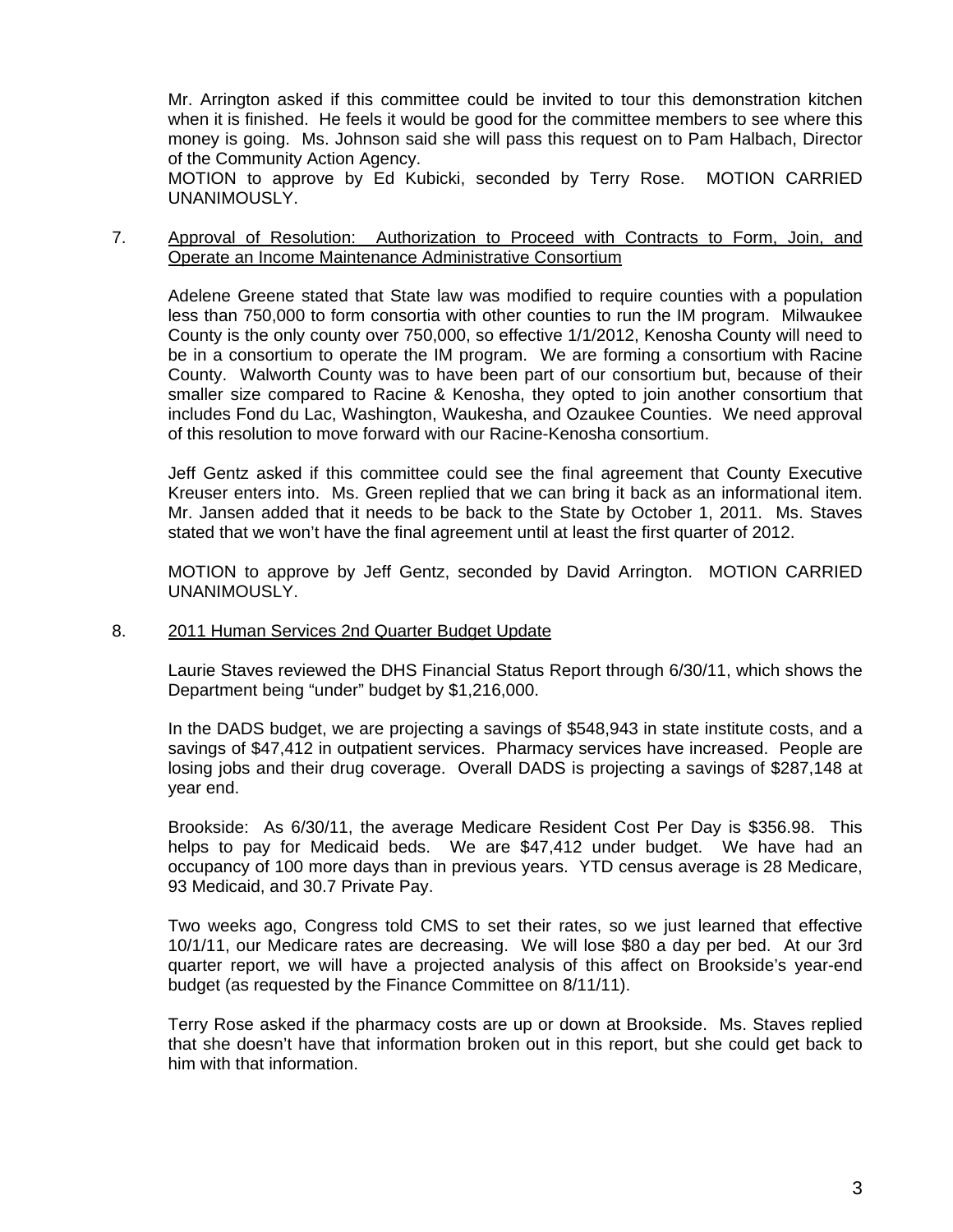Erin Decker referred to Page 7, stating that Brookside is not hitting its budgeted census numbers. She would like to see the figures of what the actual numbers would be if we were hitting the actual numbers budgeted - each specific breakdown for all categories.

 Jeff Gentz asked if there was a waiting list and about private pay residents. Ms. Staves deferred to Fran Petrick. Ms. Petrick replied that there is no waiting list for Private Pay. It's a difficult market because it's expensive to stay in a nursing home. The waiting list is for Medicaid and people who don't even need to be in a nursing home.

Mr. Rose said to Ms. Staves: "I want to know now if Brookside is going to have a deficit at the end of the year. We need to know that now. Why don't you have that?" Ms. Staves responded that we just got this information. We are still crunching numbers.

Mr. Rose said that was a very poor answer and requested it be put on the next agenda.

 Doug Noble stated that this committee will not wait until the 3rd quarter report and will put it on the next meeting's agenda. John Jansen cautioned the committee members that any number we come up with now can change. It will be irresponsible for us to come in with changing numbers.

 Mr. Rose said that he was tired of seeing Brookside subsidized. It's Brookside's deficit. It's not acceptable.

 Doug Noble asked: "Didn't we hire a person to get 29 Medicare beds? We are below the target, and if the rate is dropping \$80, we should re-think that position." Mr. Jansen replied that if you look at the Census History at the bottom of Page 7, those beds "have" increased. Mr. Noble responded, 'Those beds would have gone up without that position".

 David Arrington asked that DHS keep this committee in the loop. He also commented that he doesn't like how we are having these discussions. We are all under stress to keep our County fiscally responsible.

 MOTION to receive and file by Jeff Gentz, seconded by Erin Decker. MOTION CARRIED UNANIMOUSLY.

9. CLOSED SESSION per 19.85(1)(g): Conferring with legal counsel for the governmental body who is rendering oral or written advice concerning strategy to be adopted by the body with respect to litigation in which it is or is likely to become involved. (Omnicare)

MOTION to go into closed session by Jeff Gentz, seconded by Ed Kubicki.

 Terry Rose is opposed to going into closed session, stating that Frank Volpintesta issued an opinion and the cite needs to be more specific. Mr. Rose sees this as a policy issue. When they received the letter, they knew absolutely nothing about this issue. He wants to know why we are not going with the lowest bidder. This is a public policy issue. The issue of legal strategy is different. He will vote against a closed session and urges other committee members to vote against it.

 Frank Volpintesta stated that if this committee wants to stay in open session, the meeting is over right now. It's not on the agenda as a policy issue. A motion to adjourn is in order if that is what you want to do. We have outside counsel on this.